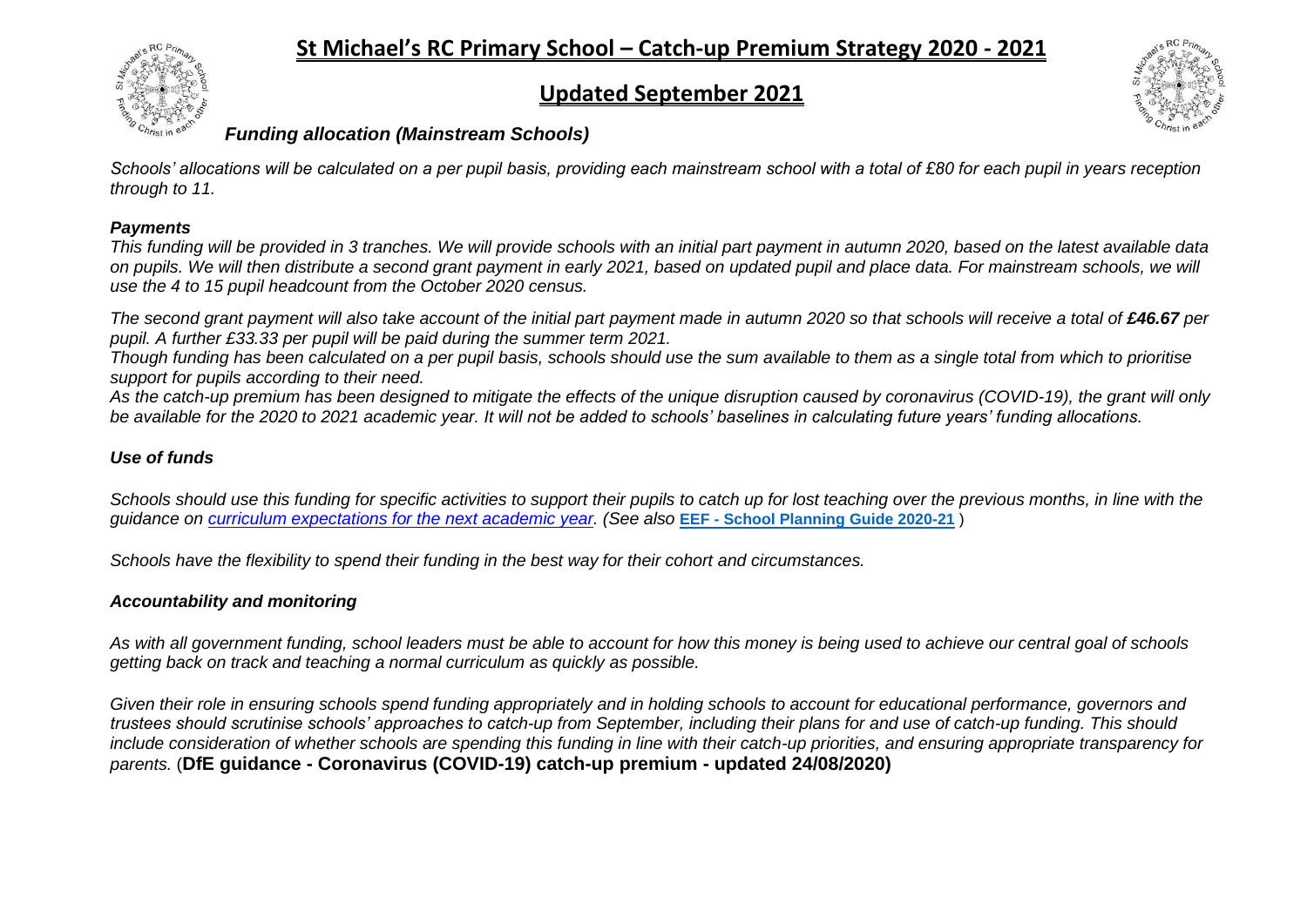## **School Overview**

| Number of pupils in school YR - Y6                | 178                       |
|---------------------------------------------------|---------------------------|
| Proportion of disadvantaged                       | 9%                        |
| Catch-up Premium allocation (No. of pupils x £80) | £14.240                   |
| <b>Publish Date</b>                               | October 2020              |
| <b>Review Dates</b>                               | December 2020<br>May 2021 |
|                                                   | September 2021            |
| Statement created by                              | Jo Bruton                 |
| Governor Lead                                     | V Kelsey                  |

## **Context of the school and rationale for the strategy**

#### 2020

- Feedback from parents shows that 70% of pupils engaged in the home learning provided from school during lockdown and 50% of pupils have returned completed work to school following the lockdown in 2020. In 2021 the uptake increased; school kept a log of pupil participation with the highest being 100% and lowest 50%.
- *From June 1st 2020 the children in reception class were invited to return to school for 5 weeks – 90% attended*
- *The children in year 5 were invited to return for 2 weeks 100% attended*
- *The children in year 6 were invited to return for 3 weeks 100% attended*
- *The children in year 1 were invited to return to 4 weeks 83% attended*
- % of disadvantaged pupils attended school
- 100% of vulnerable pupils attended school during the summer
- *% key worker children attended school throughout lockdown*
- School held two wellbeing weeks for children in the summer holidays and was attended by 60 children.
- Assessments will be carried out in November 2020 to allow the children time to settle into the return to school
- Baseline assessments for interventions have been administered by class support staff

#### 2021

- In 2021 the uptake of children engaging in home learning increased; school kept a log of pupil participation with the highest being 100% and lowest 50%.
- % of school attended key worker provision
- 100% of vulnerable pupils attended school
- % of disadvantaged pupils attended school
- School identified writing as an area that was least engaged with during this lockdown
- Assessments were carried out within the first few weeks of children returning in March
- Attainment upon return to school in March 2021 improved compared to September 2020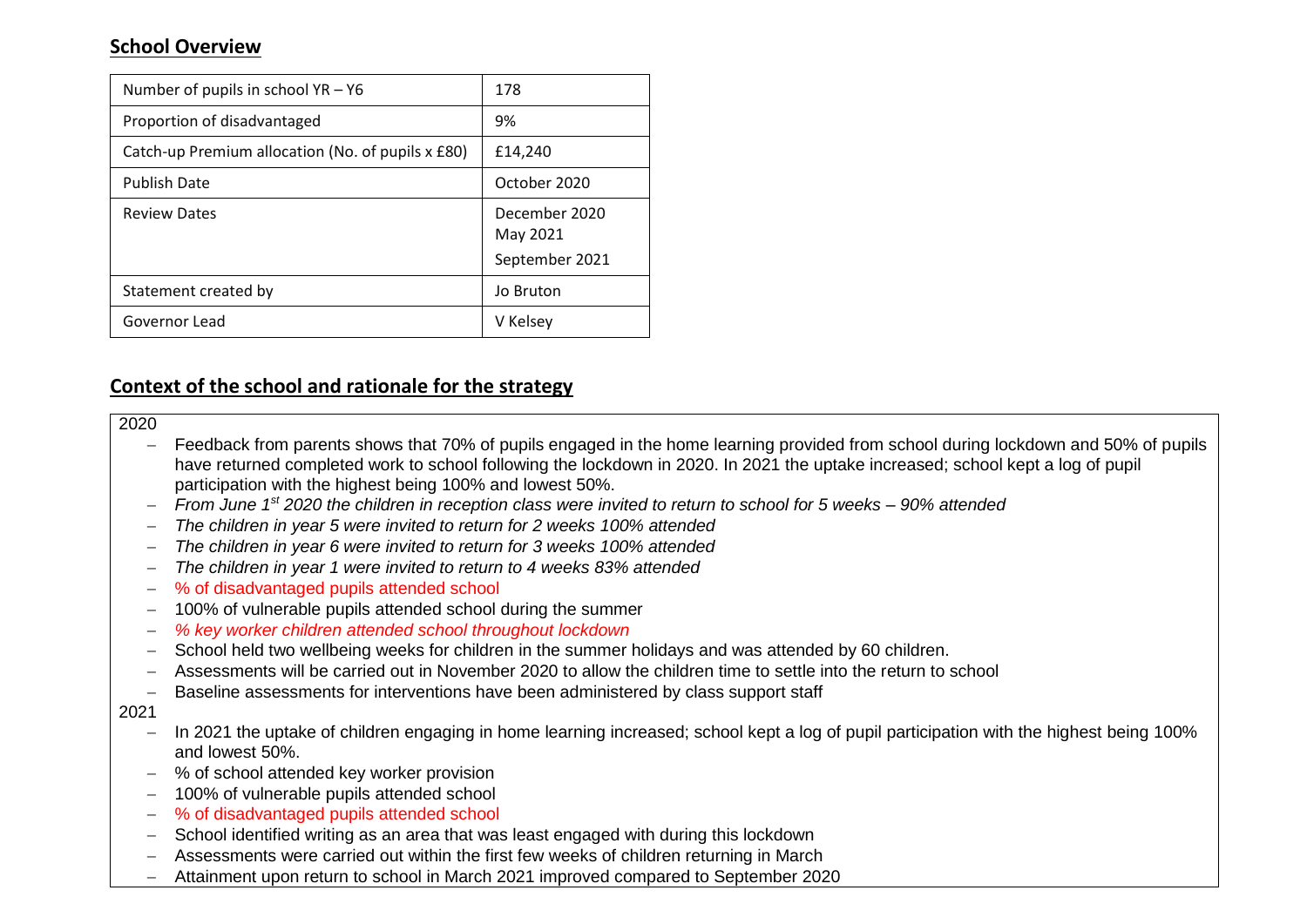# **Barriers to future attainment**

|                    |              | <b>Barrier</b>                                                                                                                                                                                                              | <b>Desired outcome</b>                                                                                                                                                                                                       |  |  |  |  |
|--------------------|--------------|-----------------------------------------------------------------------------------------------------------------------------------------------------------------------------------------------------------------------------|------------------------------------------------------------------------------------------------------------------------------------------------------------------------------------------------------------------------------|--|--|--|--|
|                    | A            | Staff require CPD to develop a greater understanding of<br>childrens' mental health needs.                                                                                                                                  | Staff are better informed and have greater clarity about how to support<br>children with mental health needs. this is a focus of daily/ weekly teaching in<br>the autumn term.                                               |  |  |  |  |
| eaching priorities | B            | Home learning is limited due to the school not having a<br>platform and using the school website to post work for the<br>children. A new platform can be developed to improve<br>access to learning at home for all pupils. | A strong remote learning offer is in place. A new platform is in place and all<br>staff are trained in its use. Weekly homework activities are uploaded and<br>feedback to pupils given accordingly when absent from school. |  |  |  |  |
|                    | $\mathbf{C}$ | ICT facilities in school are poor and impact on the quality of<br>teaching                                                                                                                                                  | Lessons are engaging and inspiring to the children using a range of methods<br>and resources<br>Children can see the whiteboards clearly                                                                                     |  |  |  |  |
|                    | D            | Staff need support to plan to address missed learning and<br>from the learning objectives of the previous year                                                                                                              | Lessons are planned at the appropriate level with opportunities to visit missed<br>learning. Lessons are adapted to match the needs of the learners.                                                                         |  |  |  |  |
|                    | E            | Only a small proportion of pupils (approx. 50%) engaged<br>with the online learning materials for Maths during the<br>summer term. This has resulted in some pupils working<br>well below ARE.                              | Pupils make accelerated progress in maths from their starting points at the<br>beginning of the autumn term.                                                                                                                 |  |  |  |  |
| academic support   | $\mathsf{F}$ | Children have missed or need support in basic skills in<br>maths and English                                                                                                                                                | Catch up sessions help narrow the gap in missed learning                                                                                                                                                                     |  |  |  |  |
|                    | G            | Disadvantaged pupils have missed learning due to<br>lockdown and lack of ICT facilities at home                                                                                                                             | 30 mins small group tutor sessions delivered after school for disadvantaged<br>pupils helping them to make progress                                                                                                          |  |  |  |  |
|                    | H            | Children are disengaged with reading due to the quality of<br>texts                                                                                                                                                         | Children are making progress with reading and are engaged in their reading<br>due to more appropriate texts                                                                                                                  |  |  |  |  |
| <b>Targeted</b>    | п            | Reception children have undeveloped language due to<br>time missed at nursery due to lockdown                                                                                                                               | Children develop appropriate language for reception class<br>Support for those children who need specialist teaching from SLT                                                                                                |  |  |  |  |
| Strategies         | $\mathbf{I}$ | Some pupils are struggling to settle back into class routines<br>and have a limited attention span linked to difficulties<br>experienced due to COVID 19 and lack of structured<br>learning experiences since March 2020.   | All pupils are able to focus on their learning during lesson<br>Relax kids sessions for each class to develop their attention and resilience to<br>learning                                                                  |  |  |  |  |
| <b>Wider</b>       | $\mathsf{K}$ | Online maths activities are more key stage 2 based.<br>Purchasing of an infant based programme.                                                                                                                             | Number skills are developed in a way that engages younger children.<br>This can be accessed as homework and as part of remote learning                                                                                       |  |  |  |  |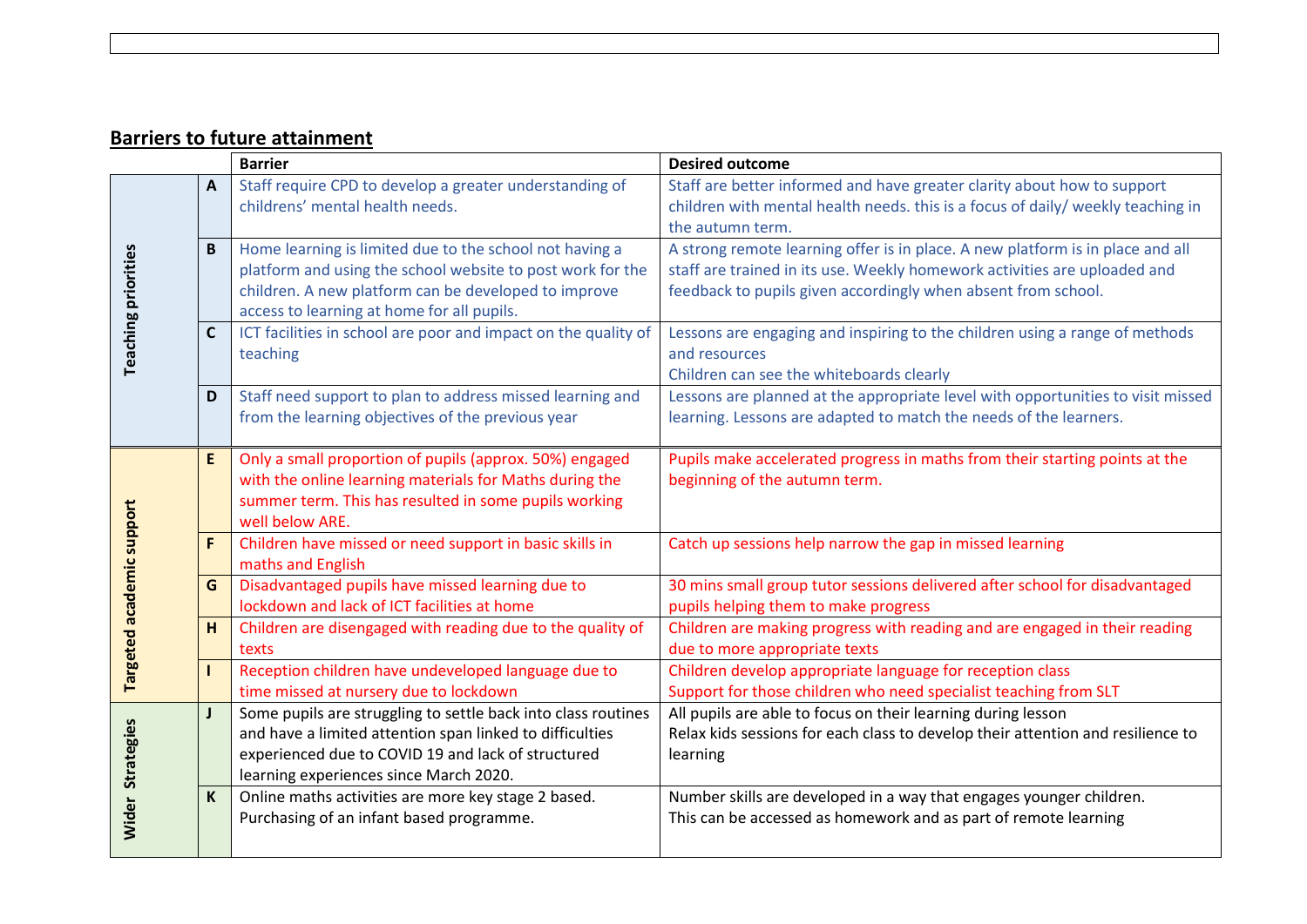| <b>Barrier</b> | <b>Action</b>                    | <b>Desired outcome</b>                          | <b>Evidence</b>      | Cost   | <b>Baseline data</b>    | Person            | Impact/evaluation                               |
|----------------|----------------------------------|-------------------------------------------------|----------------------|--------|-------------------------|-------------------|-------------------------------------------------|
|                |                                  |                                                 | source               |        |                         | responsible       |                                                 |
| $\mathbf{1}$   | <b>Maths resources</b>           | Progress is accelerated                         | Assessment           | £2,000 | November assessments    | <b>Maths lead</b> | Purchased in autumn term                        |
|                | purchased to                     | termly to ensure pupils                         | data                 |        |                         | <b>CP</b>         | Data at end of spring term                      |
|                | support the                      | are able to access age                          |                      |        |                         |                   | has improved compared to                        |
|                | teaching of                      | appropriate learning                            | White rose           |        |                         |                   | data at end of autumn                           |
|                | maths in schools                 | materials.                                      | planning             |        |                         |                   | term                                            |
|                |                                  |                                                 |                      |        |                         |                   | Staff have considered                           |
|                |                                  |                                                 |                      |        |                         |                   | whether to buy the books                        |
|                |                                  |                                                 |                      |        |                         |                   | next year and found they                        |
|                |                                  |                                                 |                      |        |                         |                   | helped during lockdown                          |
|                |                                  |                                                 |                      |        |                         |                   | but are not needed for                          |
|                |                                  |                                                 |                      |        |                         |                   | next year                                       |
| $\overline{2}$ | CPD provided for<br>staff on the | The new platform is in                          | E Schools as         | £450   | Remote learning plan    | HT and ICT        | Completed autumn term                           |
|                | effective use of                 | place and staff, pupils<br>and parents are able | learning<br>platform |        |                         | lead              | and staff became more<br>confident after second |
|                | the new online                   | to use it effectively.                          |                      |        |                         |                   | lockdown March 2021                             |
|                | learning                         |                                                 | Remote               |        |                         |                   | Positive feedback from                          |
|                | platform.                        | Home learning and                               | learning plan        |        |                         |                   | parents and engagement                          |
|                | Children are                     | communication with                              |                      |        |                         |                   | of pupils improved                              |
|                | trained in its use.              | children is enhanced                            |                      |        |                         |                   |                                                 |
|                |                                  |                                                 |                      |        |                         |                   |                                                 |
|                |                                  |                                                 |                      |        |                         |                   |                                                 |
|                | Parents/carers                   |                                                 | <b>Effective</b>     |        |                         |                   |                                                 |
|                | are made aware                   |                                                 | parental             |        |                         |                   |                                                 |
|                | of the platform                  |                                                 | engagement           |        |                         |                   |                                                 |
|                | and how it can                   |                                                 | supports             |        |                         |                   |                                                 |
|                | support home                     |                                                 | learning             |        |                         |                   |                                                 |
|                | learning                         |                                                 |                      |        |                         |                   |                                                 |
| $\overline{3}$ | <b>ICT</b> facilities            | Whiteboard is                                   | Assessment           | £2,500 | Quality of teaching and | HT and            | Whiteboards replaced                            |
|                | upgraded to                      | replaced to improve                             | data                 |        | learning monitoring     | <b>SBM</b>        | <b>Webcams purchased</b>                        |
|                | improve the                      | the quality of teaching                         |                      |        |                         |                   | Chrome books purchased                          |
|                | quality of                       |                                                 | Remote               |        |                         |                   | through Friends of the                          |
|                | teaching in                      | <b>Webcams purchased</b>                        | learning plan        |        |                         |                   | school                                          |
|                | classrooms                       | to improve quality of                           |                      |        |                         |                   |                                                 |

# **Teaching priorities for current academic year i.e. Professional development, recruitment and retention, support for early career teachers**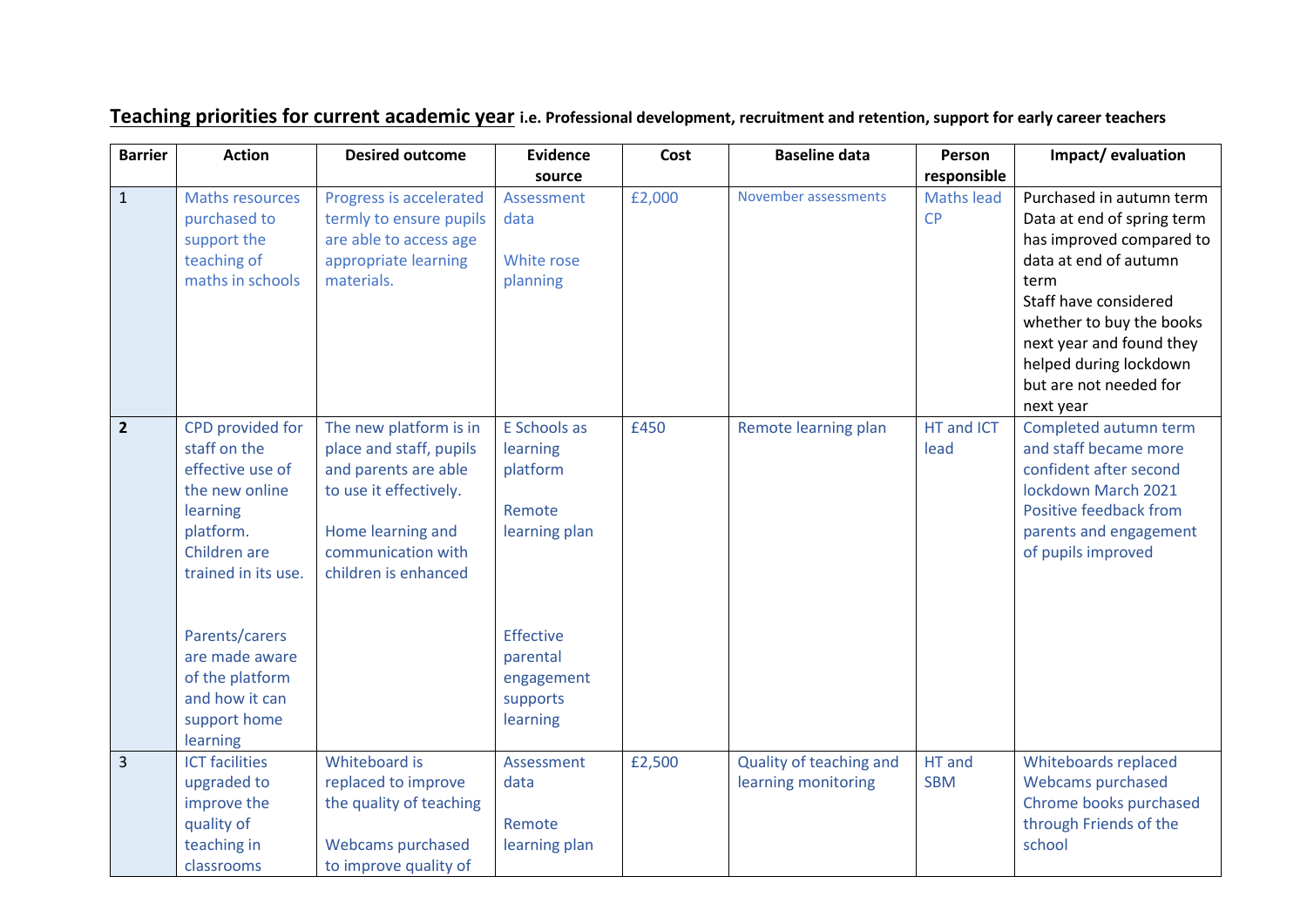|                |                                                                                                                                                                          | teaching if a member<br>of staff is isolating                                                                          | Pupil feedback                                                                    |        |                                                                                                    |                              |                                                                                                                                                                                                                                |
|----------------|--------------------------------------------------------------------------------------------------------------------------------------------------------------------------|------------------------------------------------------------------------------------------------------------------------|-----------------------------------------------------------------------------------|--------|----------------------------------------------------------------------------------------------------|------------------------------|--------------------------------------------------------------------------------------------------------------------------------------------------------------------------------------------------------------------------------|
| $\overline{4}$ | Planning<br>resources<br>purchased to<br>improve the<br>quality of<br>teaching and<br>teacher workload                                                                   | White rose maths<br>premium purchased<br>for staff to use<br>alongside maths<br>teaching in class                      | Planning<br><b>Quality of</b><br>teaching and<br>learning<br><b>Staff surveys</b> | £500   | <b>Teacher</b><br>questionnaire/wellbeing<br>survey<br><b>Book looks</b><br><b>Planning audits</b> | HT and<br><b>DHT</b>         | White rose purchased<br>Staff using this as a<br>backbone<br>Review in May 2021<br>identified more need for<br>practising calculations -<br>staff meeting to address<br>this                                                   |
| 5              | <b>English scheme</b><br>of work<br>purchased to<br>improve the<br>quality of<br>teaching and<br>quality of writing<br>in children                                       | Jane Considine Write<br>stuff writing<br>programme purchased<br>Resources purchased<br>All staff completed<br>training | End of term<br>writing data<br><b>Book looks</b>                                  | £1,034 | <b>Book looks</b><br>End of spring compared<br>to summer term data                                 | HT and KD<br>English<br>lead | Staff have completed the<br>training after 2 <sup>nd</sup> lockdown<br>as school identified writing<br>as an issue across school.<br>School wanted a more<br>consistent approach.<br>To be introduced in<br>summer 2           |
| 6              | <b>Phonics training</b><br>for ks1 and year<br>3 staff and<br>phonics<br>assessment tool<br>purchased to<br>improve quality<br>of phonics<br>assessments and<br>teaching | Sound start phonics<br>training purchased<br>Assessment package<br>purchased                                           | Cpd log<br><b>Phonics</b><br>assessments                                          | £455   | Phonics assessment at<br>end of summer 2<br>Lesson observations of<br>phonics                      | <b>HT</b>                    | All ks1 and y3 staff have<br>completed sound starts<br>phonics lessons and<br>phonics lessons have<br>continued in school since<br>lockdown. Assessment<br>package used in summer 1<br>to give accurate phonics<br>assessments |

# **Targeted academic support** i.e. Structured interventions, small group tuition, 1:1 support

| <b>Barrier</b> | <b>Action</b>     | <b>Desired outcome</b> | <b>Evidence source</b>  | Cost | <b>Baseline data</b>   | Person responsible | Impact/evaluation           |
|----------------|-------------------|------------------------|-------------------------|------|------------------------|--------------------|-----------------------------|
|                | 15 min daily      | Structured             | <b>Small Group</b>      | £0   | <b>Determined from</b> | <b>SENDCO</b>      | Flexible interventions are  |
|                | flexible          | intervention to        | interventions           |      | assessments            |                    | having an impact on         |
|                | interventions for | focus on missed        |                         |      | made in                |                    | children's understanding    |
|                | all identified    | learning in maths      | <b>Pupil progress</b>   |      | November               |                    | School have reviewed the    |
|                | pupils – basic    | and English            | meetings                |      |                        |                    | basic skills and identified |
|                | skills.           |                        |                         |      |                        |                    | this should be for sen      |
|                |                   | Interventions to       | <b>Pupil interviews</b> |      |                        |                    | children and in a separate  |
|                |                   | focus on social        | <b>Book looks</b>       |      |                        |                    | book.                       |
|                |                   |                        |                         |      |                        |                    |                             |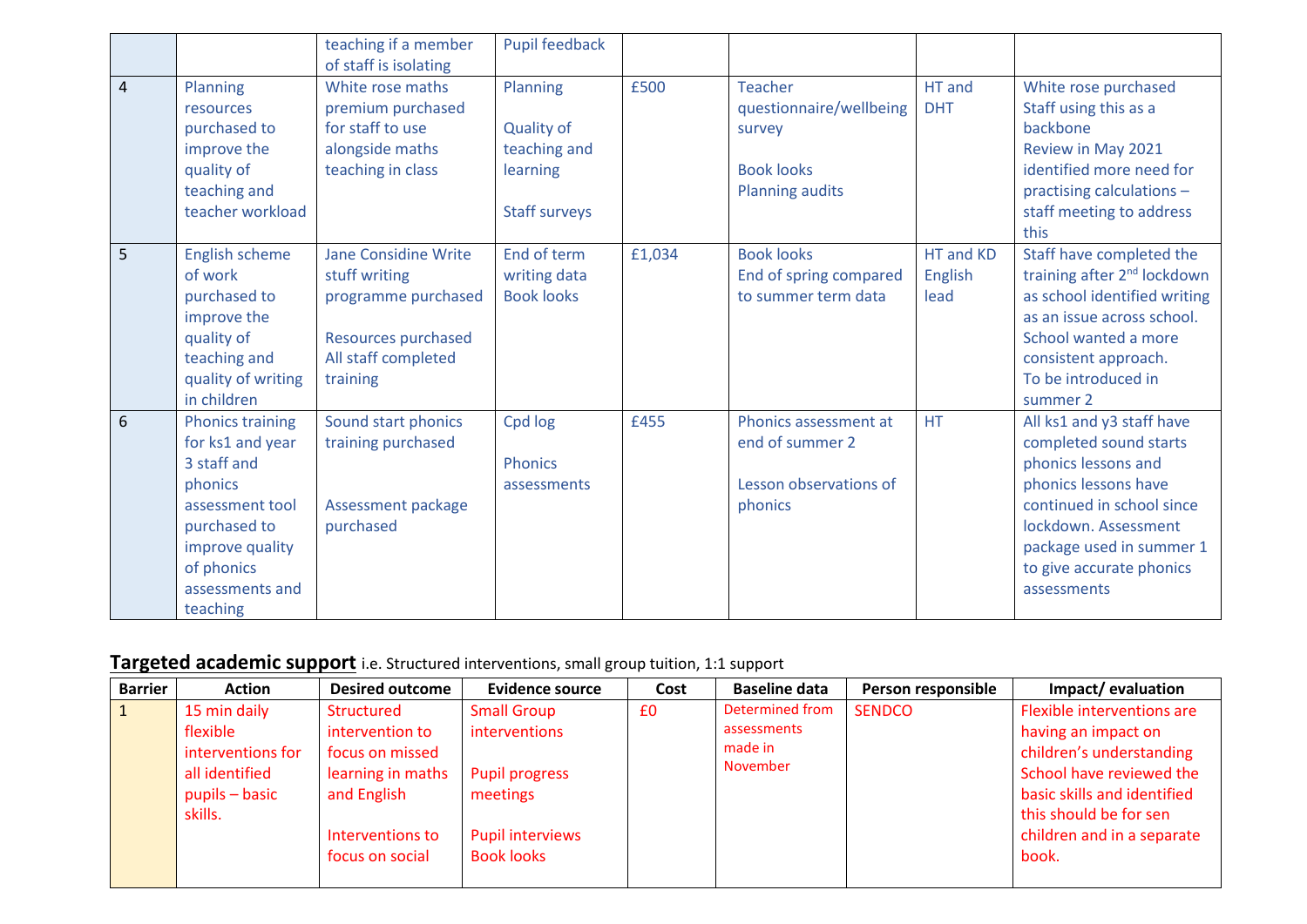|                |                                                                                      | and emotional<br>needs                                                                                                                                                         |                                                                               |                           |                                                                   |                                                         | School have reduced<br>number of interventions                                                                                                                                                                                                              |
|----------------|--------------------------------------------------------------------------------------|--------------------------------------------------------------------------------------------------------------------------------------------------------------------------------|-------------------------------------------------------------------------------|---------------------------|-------------------------------------------------------------------|---------------------------------------------------------|-------------------------------------------------------------------------------------------------------------------------------------------------------------------------------------------------------------------------------------------------------------|
| $\overline{2}$ | Catch up sessions<br>for all year groups<br>from year 1 to<br>year 6                 | <b>Basic skills to</b><br>improve and<br>children to recap<br>on the missed<br>learning from last<br>year                                                                      | <b>Teaching Assistants</b><br>planning<br><b>Assessments</b>                  | <b>TA costs</b><br>£1,000 | <b>Return to</b><br>school book<br>looks                          | <b>English lead</b>                                     | Autumn 2020 but not<br>continued in Spring 2021<br>due to bubbles closing<br>Staff reviewed impact and<br>found children very tired<br>and not making a enough<br>of an impact                                                                              |
| $\overline{3}$ | <b>Reception year</b><br>early language<br>programme                                 | <b>Targeted support</b><br>for oral language                                                                                                                                   | <b>Nuffield early</b><br>language<br>intervention                             | Free                      | <b>Entry to</b><br>reception data<br>Assessment<br>data from NELI | <b>EYFS lead</b>                                        | Staff trained in this<br>Children have been<br>assessed and an<br>intervention set up to<br>support those pupils<br>identified<br>Pupils in school with sen<br>have been assessed and 4<br>pupils will be completing<br>the programme in the<br>summer term |
| $\overline{4}$ | <b>Extra staff</b><br>employed to<br>support quality<br>first teaching in<br>classes | Pupils in y1 with<br>gaps in phonics<br>knowledge<br>improves<br>Pupils in Y5 with<br>identified maths<br>and English needs<br>are supported<br>with a structured<br>programme | <b>Phonics assessments</b><br>Intervention data<br>and targeted<br>programmes | £500                      | <b>Phonics</b><br>assessments for<br>individual pupils            | Year 1 teacher<br><b>LP TA</b><br><b>Year 5 Teacher</b> | Children's phonics skills<br>have improved and phonics<br>assessments have<br>improved (see individual<br>scores)<br>Children are making<br>progress with dedicated<br>intervention programmes<br>Toe by toe                                                |

**Wider strategies** i.e. Behaviour approaches, recommendations made in "Safe, Happy, Settled".

| <b>Barrier</b> | Action | outcome<br><b>Desired</b> | Evidence source | COS. | data<br><b>Baseline</b> | Person responsible | evaluation<br>Impact/ |
|----------------|--------|---------------------------|-----------------|------|-------------------------|--------------------|-----------------------|
|----------------|--------|---------------------------|-----------------|------|-------------------------|--------------------|-----------------------|